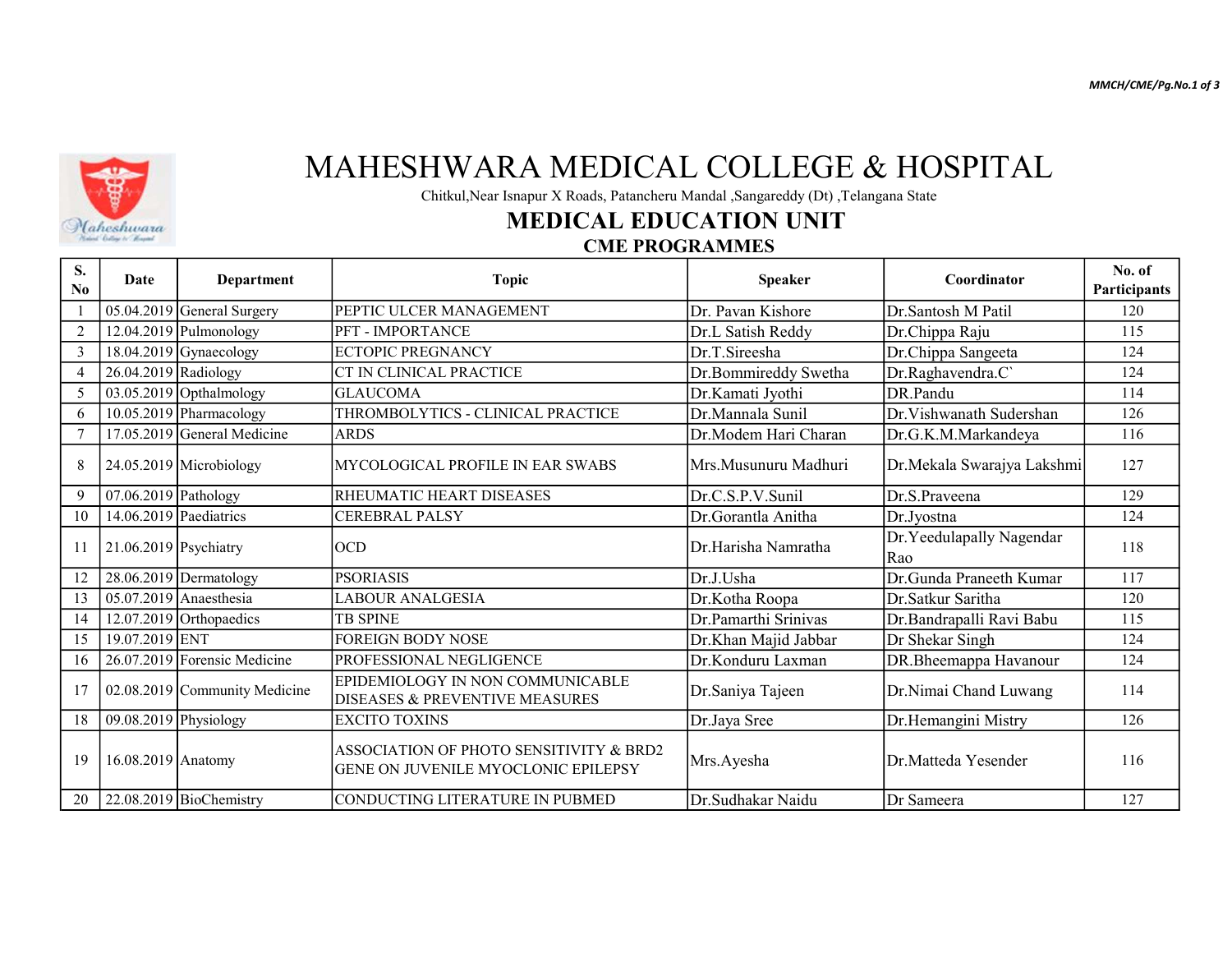MMCH/CME/Pg.No.2 of 3



## MAHESHWARA MEDICAL COLLEGE & HOSPITAL

Chitkul,Near Isnapur X Roads, Patancheru Mandal ,Sangareddy (Dt) ,Telangana State

### MEDICAL EDUCATION UNIT

#### CME PROGRAMMES

| S.<br>$\bf No$ | Date                     | <b>Department</b>             | <b>Topic</b>                                               | <b>Speaker</b>            | Coordinator                         | No. of<br>Participants |
|----------------|--------------------------|-------------------------------|------------------------------------------------------------|---------------------------|-------------------------------------|------------------------|
| 21             | 30.08.2019 Dentistry     |                               | <b>TOOTH DEVELOPMENT</b>                                   | Dr.Rapolu Sisir           | Dr.Srikanth Guduguntla              | 129                    |
| 22             |                          | $06.09.2019$ General Surgery  | MINIMALLY INVASIVE SURGERY                                 | Dr.Geethanjali            | Dr.Kala Singh                       | 124                    |
| 23             |                          | $13.09.2019$ Pulmonology      | <b>COPD</b>                                                | Dr.Kanusoth Naresh        | Dr.S Venkateshwara Prasad           | 118                    |
| 24             |                          | $20.09.2019$ Gynaecology      | ABNORMAL UTERINE BLEEDING                                  | Dr.S.Pallavi              | Dr.Chivukula Venkata<br>Lakshmi Rao | 117                    |
| 25             | 27.09.2019 Radiology     |                               | IMRI IN CLINICAL PRACTICE                                  | Dr.Bobba Kavitha Reddy    | Dr.Suresh Chandak                   | 124                    |
| 26             |                          | $04.10.2019$ Opthalmology     | <b>FOREIGN BODY EYE</b>                                    | Dr.Zeeshan Sayani         | Dr. Valpadasu Padmavathi            | 124                    |
| 27             |                          | $11.10.2019$ Pharmacology     | FREE RADICAL AND ANTI OXIDANTS IN HEALTH<br>l& DISEASES    | Dr.M.R.Sravani            | Dr. Vishwanath Sudershan            | 114                    |
| 28             |                          | 18.10.2019 General Medicine   | <b>PSEPSIS</b>                                             | Dr.C.Om Prakash Singh     | Dr.Syed Riazul Hassan               | 126                    |
| 29             |                          | 25.10.2019 Microbiology       | LATEST UPDATES IN NTEP                                     | Dr.Geetha Kaipa           | Dr.Mekala Swarajya Lakshmi          | 116                    |
| 30             | 01.11.2019 Pathology     |                               | <b>TROPHOBLASTIC DISEASES</b>                              | Dr. Sripathi Swarna Latha | Dr.Karumanchi Pushpalatha           | 127                    |
| 31             | $08.11.2019$ Paediatrics |                               | <b>GROWTH ABNORMALITIES</b>                                | Dr.Kiran Babu             | Dr.J.Venkateswara Rao               | 129                    |
| 32             | 15.11.2019 Psychiatry    |                               | GERIATRIC PSYCHIATRY                                       | Dr.S.Prasana Latha        | Dr. Yeedulapally Nagendar<br>Rao    | 124                    |
| 33             |                          | $22.11.2019$ Dermatology      | <b>PEMPHIGUS</b>                                           | Dr.V Sindhuri             | Dr.Gunda Praneeth Kumar             | 118                    |
| 34             |                          | $29.11.2019$ Anaesthesia      | POST OPERATIVE COMPLICATIONS                               | Dr.B. Venu                | Dr.G.Prathap Reddy                  | 117                    |
| 35             |                          | $06.12.2019$ Orthopaedics     | ICHRONIC LOW BACK ACHE                                     | Dr.Raghu Varun            | Dr.G.V.Madan Mohan Rao              | 129                    |
| 36             | 13.12.2019 ENT           |                               | <b>TRACHAEOSTOMY</b>                                       | Dr.G Keerthi              | Dr.Gade Sham                        | 124                    |
| 37             |                          | 20.12.2019 Forensic Medicine  | <b>BALLISTICS</b>                                          | Dr.Barthy Uday Kiran      | DR.Bheemappa Havanour               | 118                    |
| 38             |                          | 27.12.2019 Community Medicine | NIPAH VIRUS                                                | Dr.Gaurav Kistaiah        | Dr.Asha Shankar Rao                 | 117                    |
| 39             | 03.01.2020 Physiology    |                               | AUTONOMIC NERVOUS SYSTEM - CLINICAL<br><b>SIGNIFICANCE</b> | Mrs.S Swetha              | Dr Sunitha                          | 124                    |